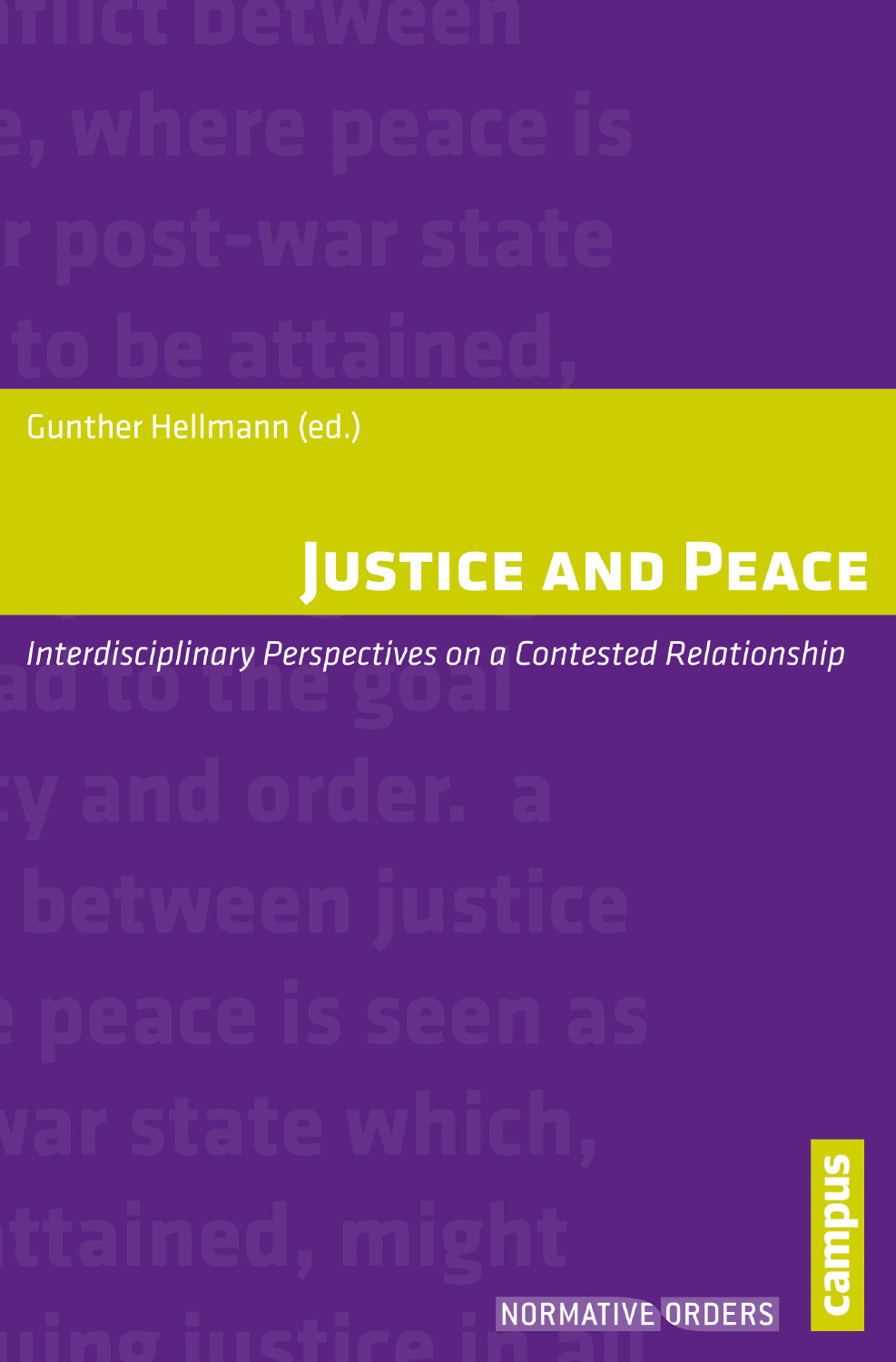## Contents

|    | Gunther Hellmann                                                                                                      |    |
|----|-----------------------------------------------------------------------------------------------------------------------|----|
| 2. | Ethics, law and the Responsibility to Protect 16<br>Michael W. Doyle                                                  |    |
| 3. | Justice and peace: Good things do not always go together 43<br>Harald Müller                                          |    |
|    | Rainer Forst                                                                                                          | 69 |
|    | 5. "Peace" and "justice" in the tradition of "just war-theories"<br>Matthias Lutz-Bachmann                            | 90 |
|    | 6. Confessional peace as a political and legal problem in the<br>Luise Schorn-Schütte                                 | 98 |
| 7. | Democratic geopolitics, the rise and fall of a transatlantic<br>normative order, 1974/1989-2009  112<br>Brendan Simms |    |
| 8. | Popular casuistry and the problem of peace/justice in<br>Cecelia Lynch                                                |    |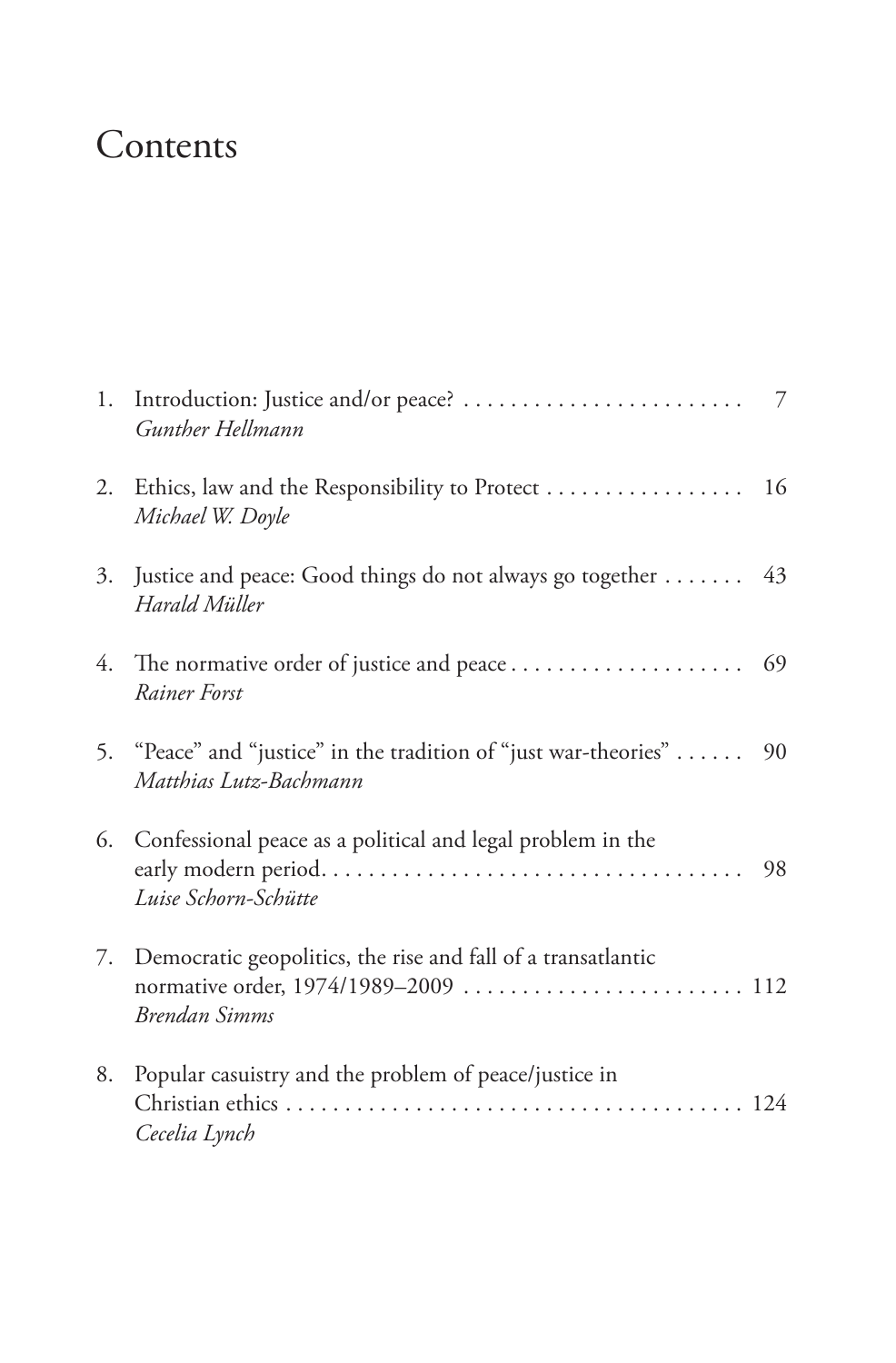| 9. Justice, in whose name: The domestication of copyright in<br>Mamadou Diawara                                                             |  |
|---------------------------------------------------------------------------------------------------------------------------------------------|--|
| 10. Between constitutionalization and fragmentation—<br>Concepts and reality of international law in the 21st century 163<br>Andreas Paulus |  |
| 11. International order as an idea—On strict rules and<br>Stefan Kadelbach                                                                  |  |
|                                                                                                                                             |  |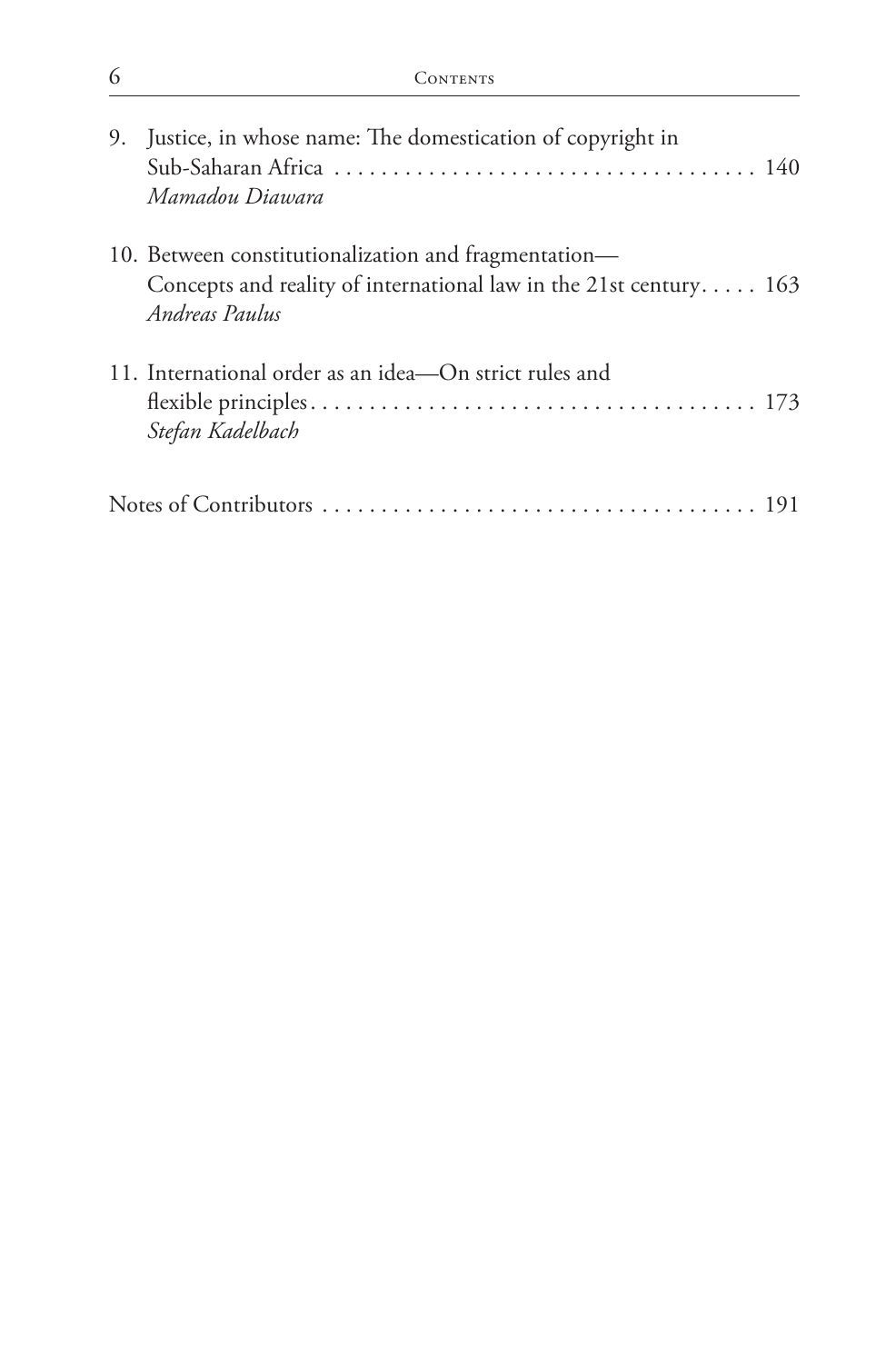### Chapter 1 Introduction—Justice and/or Peace?

#### *Gunther Hellmann*

The original title of the conference on which this volume is based avoided a choice about how to relate the two concepts of justice and peace to one another.1 They can, and often are, connected in a non-contrasting fashion ("and") and/or in terms of an alternative ("or"). Whether one or the other connection is used is suggestive in itself, but in both cases it still leaves a broader set of possibilities as to how one conceives of the underlying relationship. Two basic choices seem to stand out: One would be to relate "justice" and "peace" in terms of symmetry or asymmetry. The relationship would then be construed either in terms of normative equivalence or hierarchically—ie. one being more important from a normative point of view than the other. Alternatively one could connect them in terms of either conceptual interdependence or conceptual independence—ie. one might emphasize the "and" in the title and argue that justice and peace are mutually dependent or one could conceive of both concepts as being mutually exclusive—ie. that one has to choose between them in an either/or fashion.

The prominence and particular expression of any of these ways of connecting peace and justice in different academic disciplines depends as much on disciplinary focus and traditions as it depends on specific knowledge-constitutive interests when scholars work on a particular research problem. As a result both the conceptualization of "justice" and "peace" and the connection being made between them figure quite differently in this volume due to the

<sup>1</sup> The conference took place in November 2010. Many colleagues have helped in organizing it and in translating its results into this book. I am grateful in particular to Rainer Forst who, in addition to being co-speaker of the Cluster of Excellence "The Formation of Normative Orders", also served as co-coordinator with me for Research Area 3, "Transnational Justice, Democracy and Peace", during the first funding period. The conference itself would not have been possible without the professional support of the administrative office of the Cluster, especially its former head Peter Siller. Finally I am indebted to Daniel Jacobi, Florence Isabel Wild, Christian Weber and Ursula Stark Urrestarazu for editorial assistance and to Nils Wadt and Fabian Raimann for technical support.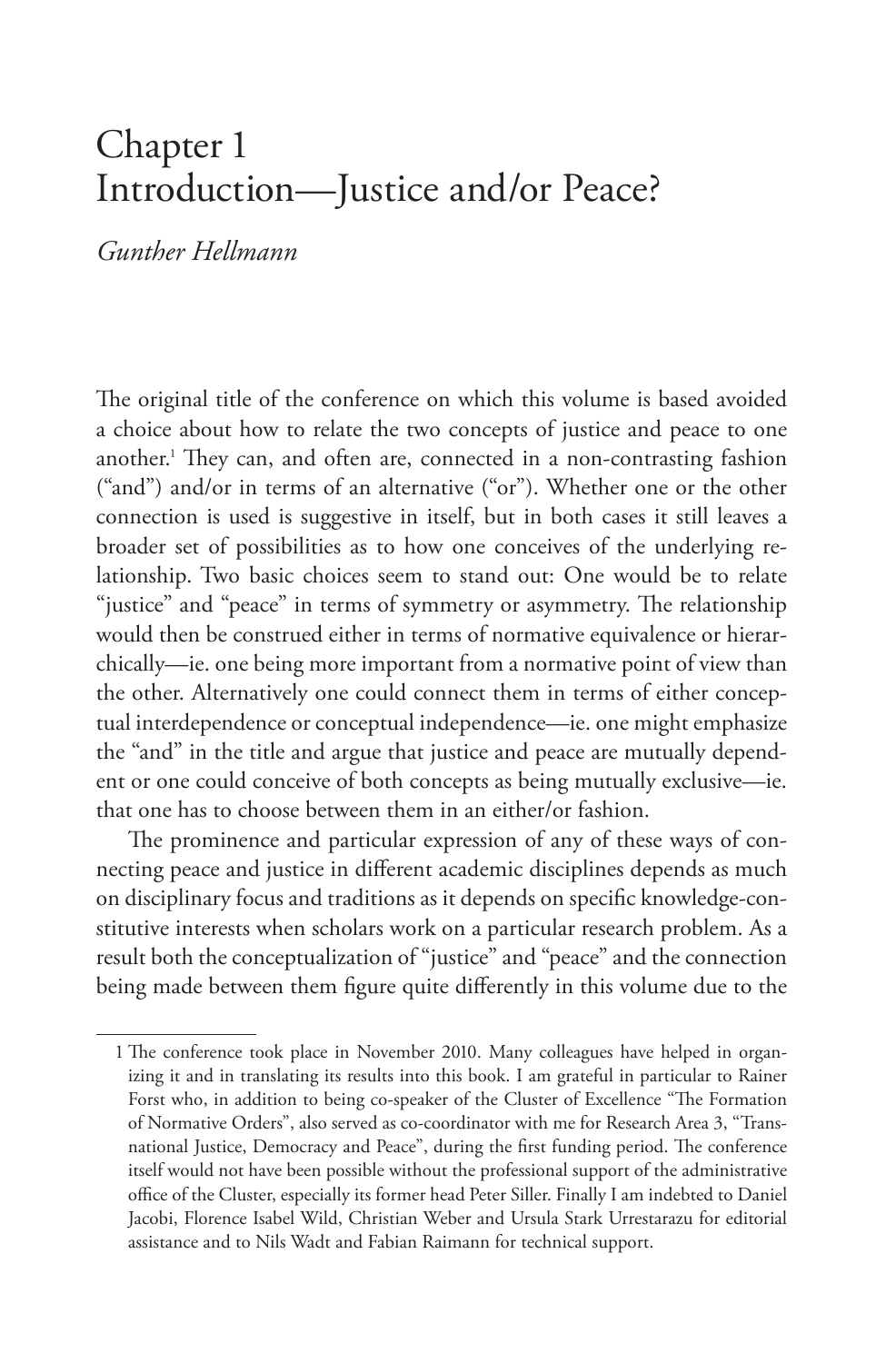fact that the Cluster of Excellence on "The Formation of Normative Orders" brings together a heterogeneous interdisciplinary group of political scientists, philosophers, historians, cultural anthropologists and international law scholars. It is against this background that we thought that the title "Justice and/or Peace" would be fitting for such an interdisciplinary exchange. After all it was intended to reflect the breadth of intellectual engagement with these two concepts among colleagues from different disciplines within the Cluster as well as between them and colleagues from other universities.

In chapter 2 *Michael Doyle* examines the roots of the "Responsibility to Protect" (RtoP) in international law and international ethics. RtoP, Doyle argues, is in tension with established Charter law on the use of force, but it may be beginning to change the law. From the perspective of Liberal international ethics the theme of humanitarian intervention is deeply familiar in both its communitarian and cosmopolitan variants. Even the Realist and Marxist traditions include commitments to human respect that make humanitarian concerns far from foreign. The norm of RtoP builds on but narrows the liberal tradition in ways that expand international legitimacy and address the concerns of many skeptics of humanitarian intervention. The chapter further explores how RtoP evolved out of the crisis in Kosovo in the 1990s and discusses its policy significance in the contemporary world in cases in which it has been invoked—ranging from Myanmar to Kenya, Guinea and Libya. Doyle concludes that RtoP as a policy doctrine is significant but likely to remain less than revolutionary. Straightforward as the provisions of the 2005 UN Outcome Document may appear, both their significance and the will to implement them are far from clear. By contributing to the increasing pluralism of the normative architecture of world politics RtoP has produced some confusion. However, this confusion may gradually recede as RtoP norms are accumulated in customary law and reshape the discourse of international ethics.

*Harald Müller* examines the relationship between justice and peace in chapter 3 from a different angle arguing that "good things do not always go together". He starts with the premise that our endorsement of justice is deeply embedded in Western thought. It found expression most recently in the shape of democracy promotion. Yet, while such efforts do sometimes yield moderately peaceful results (e.g. Bosnia-Herzegovina) they can also led to more doubtful (e.g. Congo) or even outright disastrous outcomes (e.g. Afghanistan). In terms of a conceptual history of justice and peace, Müller introduces both as distinct but mutually related states of social and political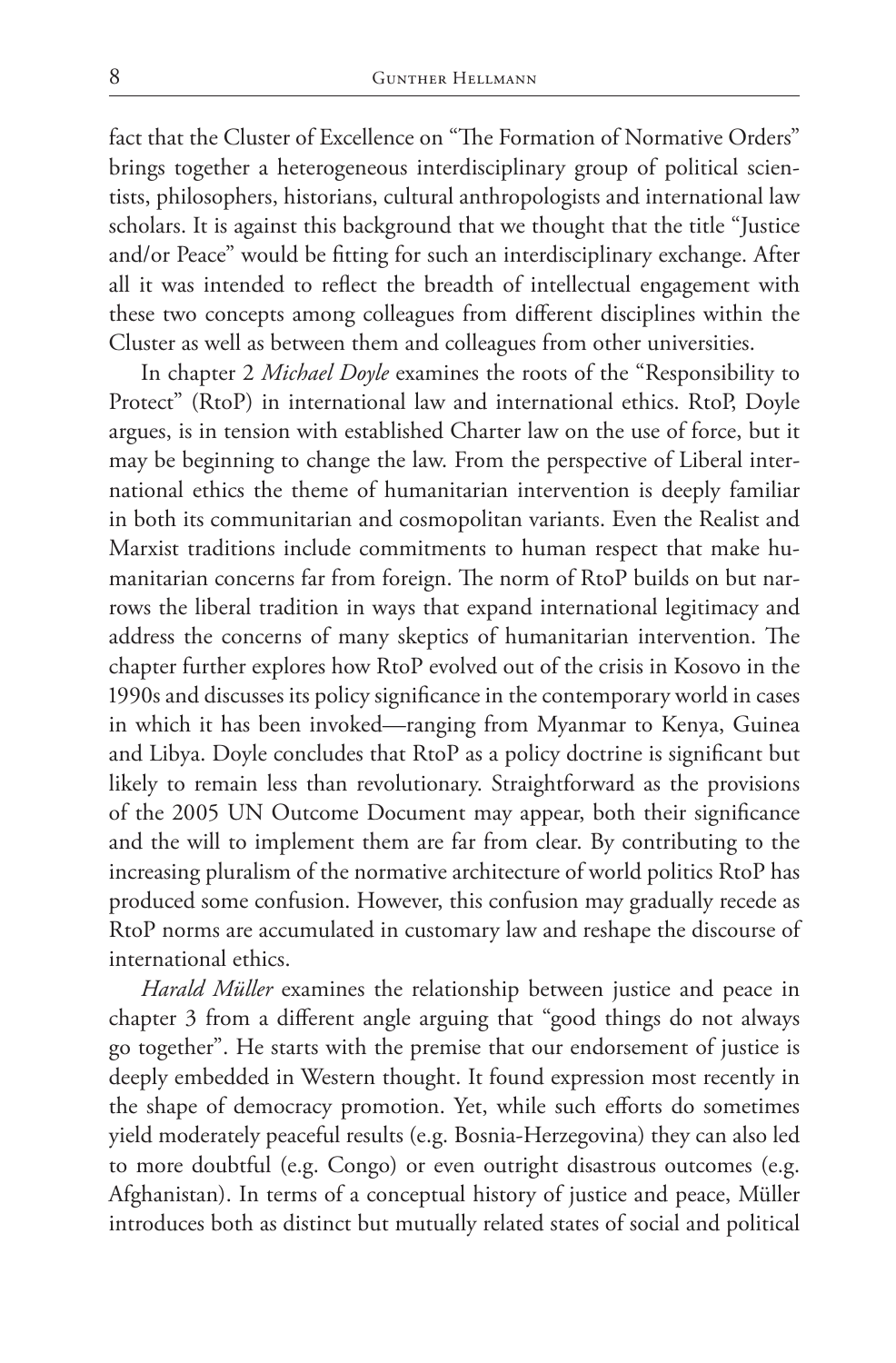affairs: Justice describes a state in which actors get what they are entitled to according to commonly agreed standards of distribution. Peace, in contrast, describes a state in which actors are not threatened by physical harm or even death by the willful acts of other actors wielding, or aspiring to, political power. Müller then shows how justice and peace can be at odds since heterogeneous claims to justice may act as a driver of political conflict. Noting that there can never be a truly universalistic account of justices as each actor always theorizes from within her own cultural context, he asks how we may escape this conundrum. His answer is twofold. Firstly he holds that we must identify justice conflicts without falling back into the trap of particularistic notions. He proposes a version of speech-act theory which employs the concept of justice only as a rhetorical structure devoid of any a priori meaning. Its task is to tease out different claims to justice, here understood as claims for an "entitlement". He substantiates the efficiency of such an approach empirically, nevertheless stressing the multiple and divergent understandings of justice that do become apparent. This leads to Müller's second answer—the idea that a universalistic account of justice can only emerge as the result of practical consent by the greatest possible number of actors. He concludes by proposing that such an "empirical universalism" can only emerge "from the busy, boring, controversial and inglorious and unsung reconstructive work of the diplomatic ants which populate the closed rooms of global negotiations, and their friendly non-governmental assistants which impact most of the time from the sidelines."

In contrast to Müller, *Rainer Forst's* chapter approaches the question of the relationship between justice and peace from the perspective of the actors who raise basic claims to live in a justifiable social order and are thus the agents of "orders of justification." He unfolds his main conceptual thesis that justice is a principle and a basic demand, while peace is a value qualified by justice and is in its core demanded by justice. Forst then identifies a major Western tradition of thinking of the relation between justice and peace within the framework of a normative order of priorities between the two. Within this tradition a major line of thought culminates in Kant's call for the establishment of a universal system of law as the precondition and foundation of perpetual and justifiable forms of peace. Taking this claim to the level of the international political system, Forst argues for the formula "peace by law" and for a legitimate system of legal justice on the level of international law as the proper connection between justice and peace. Yet, he adds, that while we can follow Kant's idea of a system of law that consists in a system of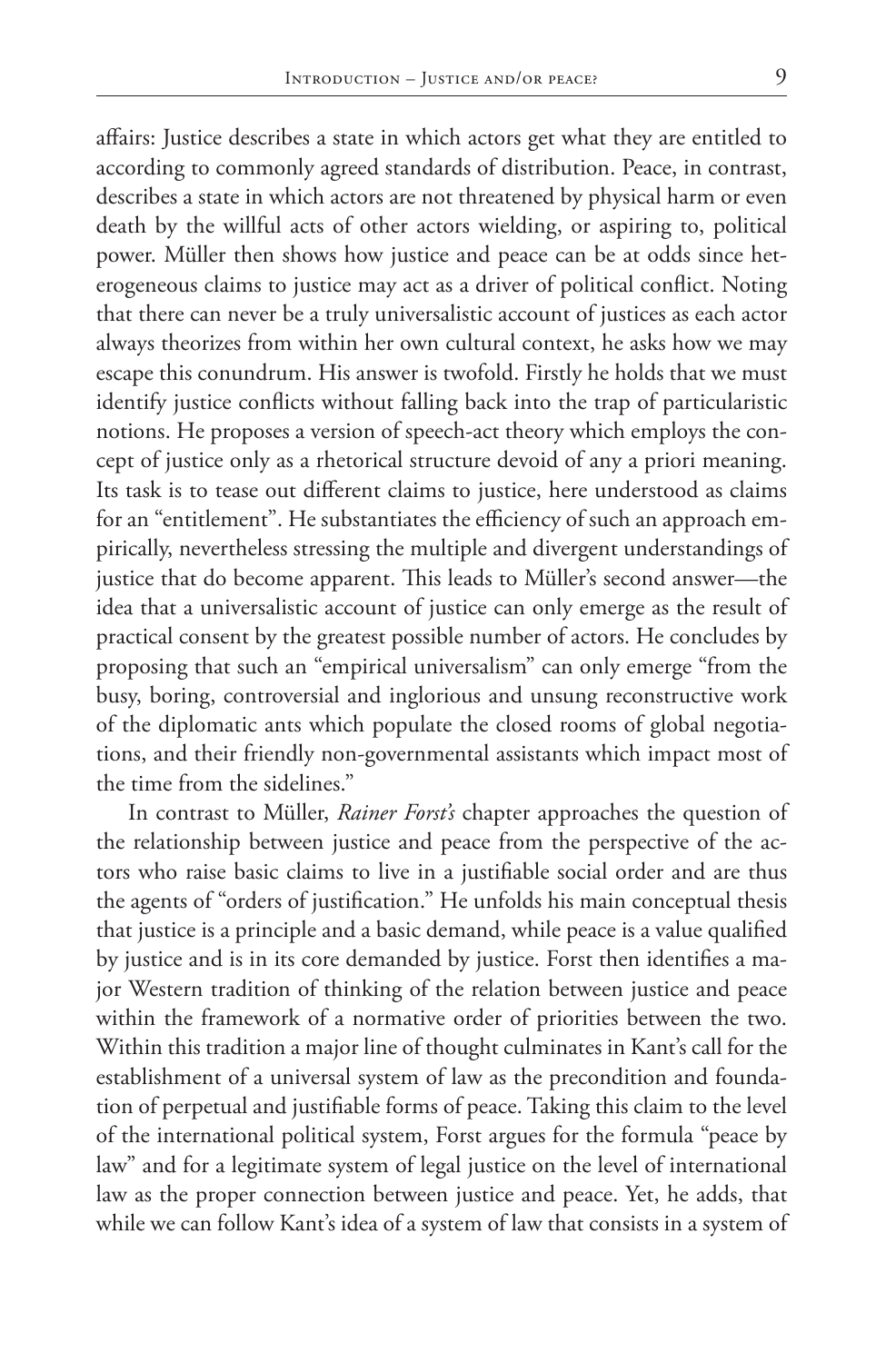publicly known principles of right and justice, at the same time, we need to reinterpret Kant's idea of the publicness of these norms in a democratic way once we start thinking beyond the state. Forst then cautions against the lurking danger of agents of democratic order becoming oppressors themselves. For the self-conscious spread of the assumed universal value of a "just order" could then not lead to peace but to war as a means to globally reinforce this idea. He thus argues against the usual foundations of such mistaken actions: putting peace before justice, the reversal of his main thesis. Forst reverts to Kant embracing the idea that justice must not be culturalized and hence subordinated to the idea of "peace first and by any means necessary." He locates the prerogative of justice in the fact that persons are the lone agents of justification and that this capacity is not grounded in some ethnocentristic concept of justice but in the basic human activity of demanding justification. Hence, while prefabricated standards of "justice" may be rejected, the very act of rejection itself is normative and rests on the basic right to demand justification. Justification itself becomes one central foundational element for a concept of justice. It thus explains the priority of justice over peace and the linkage between justice and democracy in the principle of publicity: it is the space of the processes of justification which presents peace as a situation of non-domination that overcomes threats, the exercise of violence and deems any counteractivity as flights from justice and thus peace. He concludes by showing the implications of this approach in the case of human rights.

*Matthias Lutz-Bachmann* examines peace and justice in the tradition of just war-theories in chapter 5. He begins by showing how Cicero was one the first thinkers to raise the moral question of whether or not war might be legitimate at all. Lutz-Bachmann illustrates how Cicero did not see war as a proper means or necessary condition for a "just political order". Instead his "theory of just war" can be seen as a first attempt to de-legitimize the "state of war" as an instrument to achieve peace and/or justice in a political community. It presents war only as exception to the general norm of peace and argues that it is only justifiable in two cases usually caused by lack of a binding legal order in international politics ("retribution" and "self-defense"). By introducing the thought of Thomas Aquinas, the author then shows how Cicero's attempts at justification where doubled and further refined, particularly via the former's three principles of legal government ("auctoritas principis"), just cause ("causa iusta") and "rightful intention" ("intentio recta"). Yet, these principles were mostly lost when a historical shift from a moral to a predominantly legal discourse took place, transforming the "ius ad bellum"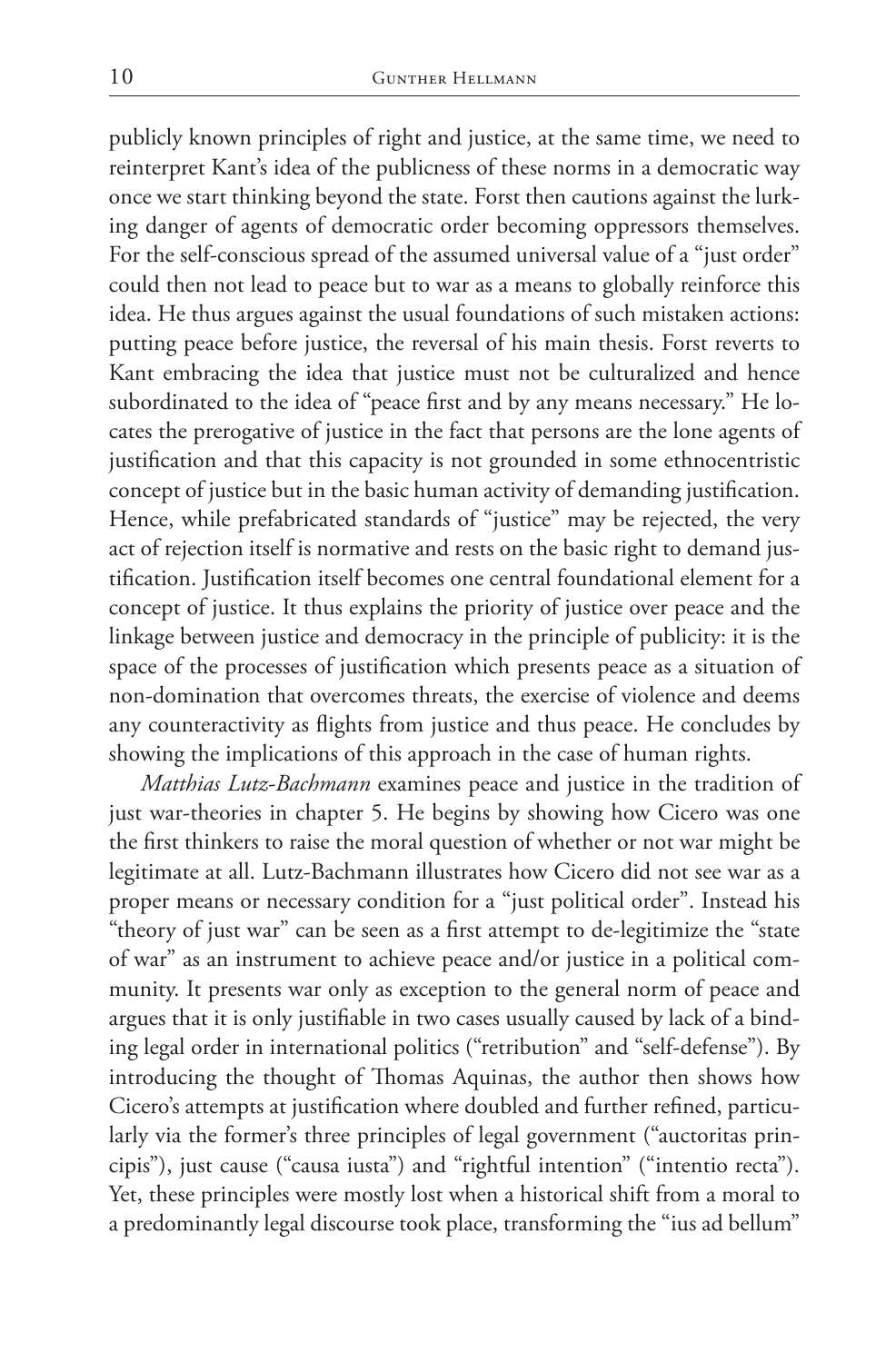into a theory of legal rights and duties. A changing focus on states and legal bodies instead of individual rulers as well as the undecidable nature of "just causes" and "good intentions" only spared Augustine's first principle. The latter, however, was turned into a constitutive moment for the definition of the political powers in an "international" order of "sovereign states" while at the same time being cleansed of any normative impulses. It was only Kant who criticized the underlying works of Grotius and Pufendorf, among others, and reintegrated the normative imperative to act peacefully into a concept of justified laws by reverting to ideas of freedom, equality and reciprocity. However, Lutz-Bachmann finishes by showing how Kant's idea of a fragile yet ever expanding federation that prevents war has to be reconsidered today vis-à-vis the empirical facts of globalization and the ideal as well as material differentiation implied by it.

In chapter 6 *Luise Schorn-Schütte* takes a look at confessional peace as a political and legal problem in the Early Modern Period. She starts from the assumption that justice and peace have been regarded as desirable goals in all historical epochs, but that both terms denoted particular goals at different times. Departing from an early modern concept of "justice" and "peace" which also subsumed religious clashes under the juridification of conflicts, her argument proceeds to sketch the framework of legal norms that provided the basis for what can be called the distinction of fundamental rights. The framework was developed in a series of individual religious settlements, including the Peace of Westphalia, which affected the internal structure of legal matters and thus order. Schorn-Schütte illustrates how, beginning with the Reformation, politics and religion became ever more intertwined as all attempts at unifying religion failed and (religious) peace had to be achieved in a political way. Questions of faith and religious truth were thus reformulated as legal questions. Hence, the new religious peace was not identical to religious tolerance in the 16th and 17th century since then nobody legally accepted religious plurality in itself and thus a conflict of norms or values. Solutions were rather always intended to be temporary. While this may seem like a paradox, Schorn-Schütte declares, it is of fundamental importance: religious peace worked by "freezing" religious conflict—not perpetually but only until a "true" religious solution was found. The recourse to legal traditions thus created broader options for religious policies everywhere. She then analyses the peace of 1648 in closer detail and demonstrates how the character of religious settlements changed the political order and organization—albeit not in a way many modern scholars see it. She holds that while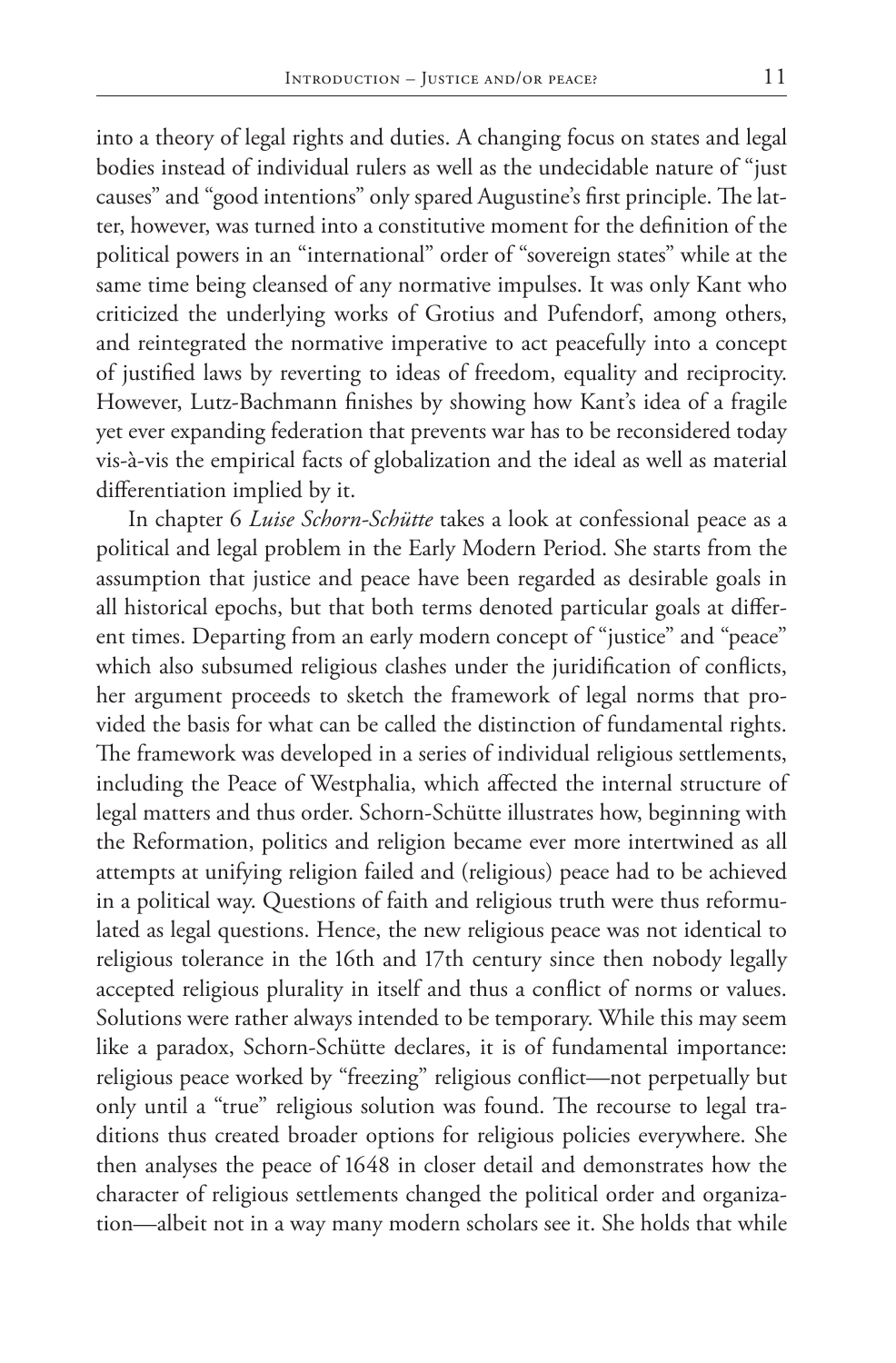"Westphalia" was aimed at parity, this idea of internal balance must not be unduly extended to notions of external balance. She thus counters accounts of 1648 as the watershed moment for the genesis of the international system of politics and thus states. Quite to the contrary, Schorn-Schütte argues that it was mostly structures such as personal networks, patronage and friendship that also formed the contours of external relations. Consequently, one may rather speak of a slow process of 'state-development' even after 1648.

Chapter 7 by *Brendan Simms* confronts us with "democratic geopolitics" and what the author interprets as the rise and fall of a transatlantic normative order in the contemporary age. Simms focuses on the political implementation of the idea that democracy promotion enhances security. He locates the origins of this new doctrine in the Jackson-Vanik amendment and the Helsinki Final act in the mid 1970s. Stipulating particular human rights in international treaties marked a normative revolution in relations between states and proved to be a powerful solvent of the Soviet Bloc. The ensuing shift to a unipolar constellation dominated by the US amounted to a normative change. During the 1990s, the goals of promoting human rights and expanding democracy became cornerstones of American and European security strategies. Democratic geopolitics was first practiced in Central and Eastern Europe leading to the enlargement of NATO and the European Union. All candidate countries had to demonstrate that they had a functioning democratic political system based on a market economy. The new strategy of democratic enlargement prevailed over the old norms of non-intervention with the Kosovo war and the independence of East Timor against the will of the Indonesian government. These events seemed to presage a new era for democracy and human rights. The remaining dictatorships looked isolated and appeared to be swimming against the tide. After September 11, the Bush administration also practiced democratic geopolitics in the Middle East, the only region that had remained exempted in the original conception. Whether the experiences in Iraq, however, and the contested transformations of the Middle East after 2011 have put an end to the US-European project of democratic enlargement remains to be seen.

In her chapter "Popular Casuistry and the Problem of Peace/Justice in Christian Ethics" *Cecelia Lynch* focuses on the relationship between tensions in Christian ethics and tensions in normative orders while engaging the ubiquitous question of whether peace and justice are symbiotically related, antithetical to political "order", or problematic but necessary to achieve in some combination. To provide an answer she delves into the tensions in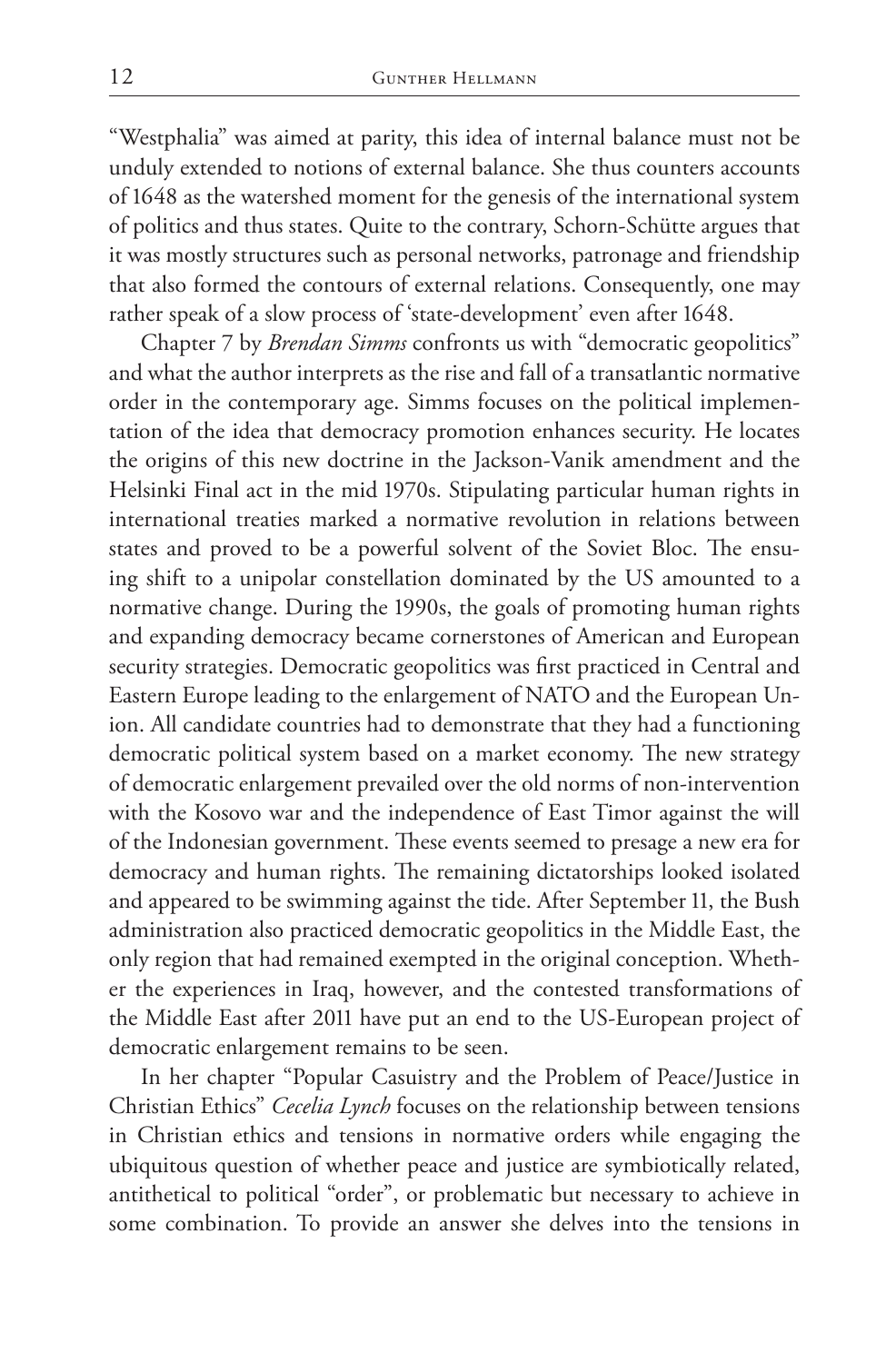Christian political theology and practice surrounding goals of justice and peace among particular thinkers, activists, and politics leaders. She argues that contemporary debates about religion, normativity and politics that take for granted assumptions about the relationship between Christianity and secular modernity should instead expose and analyze the symbiotic tensions that characterize Christian ethics of justice and/or peace. In order to "clear an analytical space" she develops the concept of "popular casuistry" connecting it to how religious actors view the "common good." She then expands her argument by examining ethical tensions on issues of peace and/or justice that remained unresolved in three periods of the twentieth century: the pacifist/Just War debates of the 1930s and 40s, the debates about oppression and violence from Liberation Theology in the 1970s and 80s, and the post-Cold War debates about human rights and humanitarianism from the 1990s to the present. The resulting new analytical space shows that any given "religion" (taking account of Max Weber's initial caution about defining this term) needs to be viewed as part and parcel of historical (both material and ideational) struggles. Finally, she draws out preliminary lessons for the conundrum of peace and/or justice. Christian ethics demonstrate the difficulty of articulating as well as achieving normative orders that ensure both peace and justice. The choice of which to prioritize—peace or justice—leans in each of the above periods towards justice but the interpretations of what constitutes justice are vastly different within each period as well as between them. Moreover, each of these tensions has important parallels in the allegedly "secular" world. Perhaps the similarities are more than parallels, however—perhaps they are indications of how both the religious and the secular work through ethical judgments about peace and justice in symbiotic fashion. If this is so, Lynch concludes, the nature of the Christian-religious/secular divide as well as the nature of the peace/justice divide might well be equally symbiotic, and equally without ultimate resolution.

*Mamadou Diawara* examines notions of justice with regard to the domestication of copyright in Sub-Saharan Africa in chapter 9. Taking the protest of artists in Mali against lax and inefficient copyright regulations by the state as a starting point, the chapter explores the field of copyrights in Sub-Saharan Africa. It outlines the types of relations that exist between the state, those wanting to protect these rights, and producing artists in order to show how international legal frameworks for the protection of copyrights are interpreted and adapted in specific local contexts. First, the web of complex relationships that make up the artists' environment is analyzed. Griots for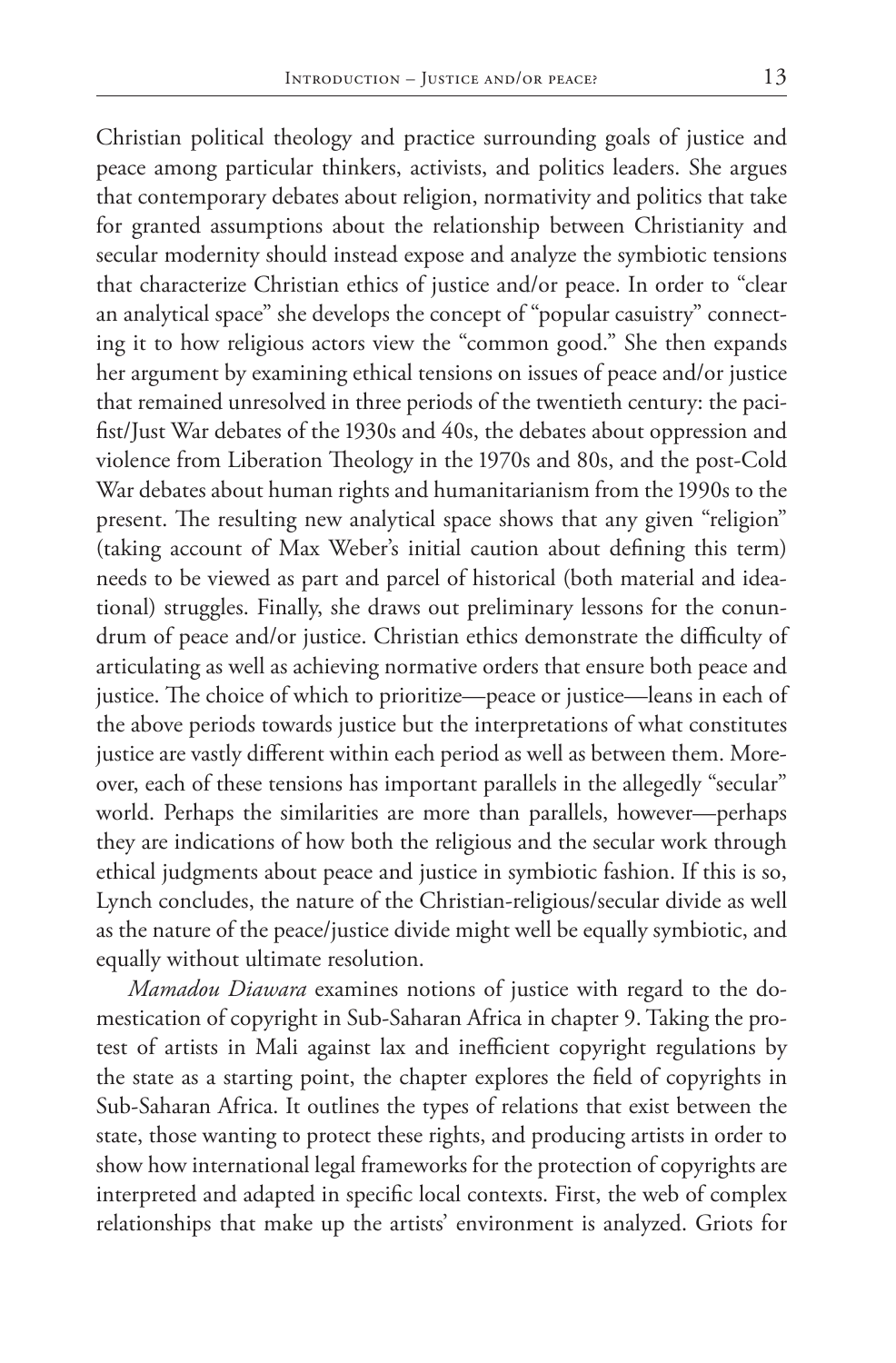example, locally embedded professional musicians in charge of praising the glory of their patrons in the Mande world, receive their revenue from wellto-do patrons at high-profile public performances. They often prefer to leave their work unprotected and broadcasted by radio stations because it furthers their publicity. In contrast, internationally recognized artists with ties to the global music scene look out more rigidly for their copyrights since it constitutes the greatest part of their income, but they still try to remain present in local television and radio programs. Thus, there are some locally specific limitations to the strict application of copyright laws. The greatest danger for the artists emanates from the pirating of music. In Mali, production centers had to be closed due to the lack of protection of the national market and the influx of fraudulent products from foreign countries. For some countries, such as Nigeria, piracy has become an integral part of the formal economy, contributing to the decay of the Malian musical landscape. Artists are pressing the state to protect their rights more effectively but shy away from attacking local media that are crucial for their popularity. State institutions encounter legal and practical difficulties in determining the guilt of traffickers. They also shrink back from prosecuting radio and television stations for illegal broadcasting because they fear criticism by journalists who consider themselves watchdogs of democracy. As a consequence of this complex constellation, young musicians in Mali and Sub-Saharan Africa and are developing a new mode of music management in which lucrative performances play the central role and CDs and cassettes, often produced in home studios, are only there as support.

The final two chapters examine the relationship between peace and justice in international law. *Andreas Paulus'* chapter "Between Constitutionalization and Fragmentation—Concepts and Reality of International Law in the 21st Century" discusses the prospects of the constitutionalist vision to establish a unified global legal system. After a brief description of the origins of global constitutionalism, in particular in German international law theory, he sets forth the opposite thesis, namely that we are faced with a fragmented global order that reflects a dismemberment of any unified conception of a single legal order into a world of several and distinct actors that self-order their own legal realm without much need for a coherent overarching legal system. Besides the establishment of the World Trade Organization and the International Criminal Court, the past two decades have also seen the revival and then the erosion of the collective security system of the United Nations, and it is far from obvious that the rise of the Asian and Latin American powers